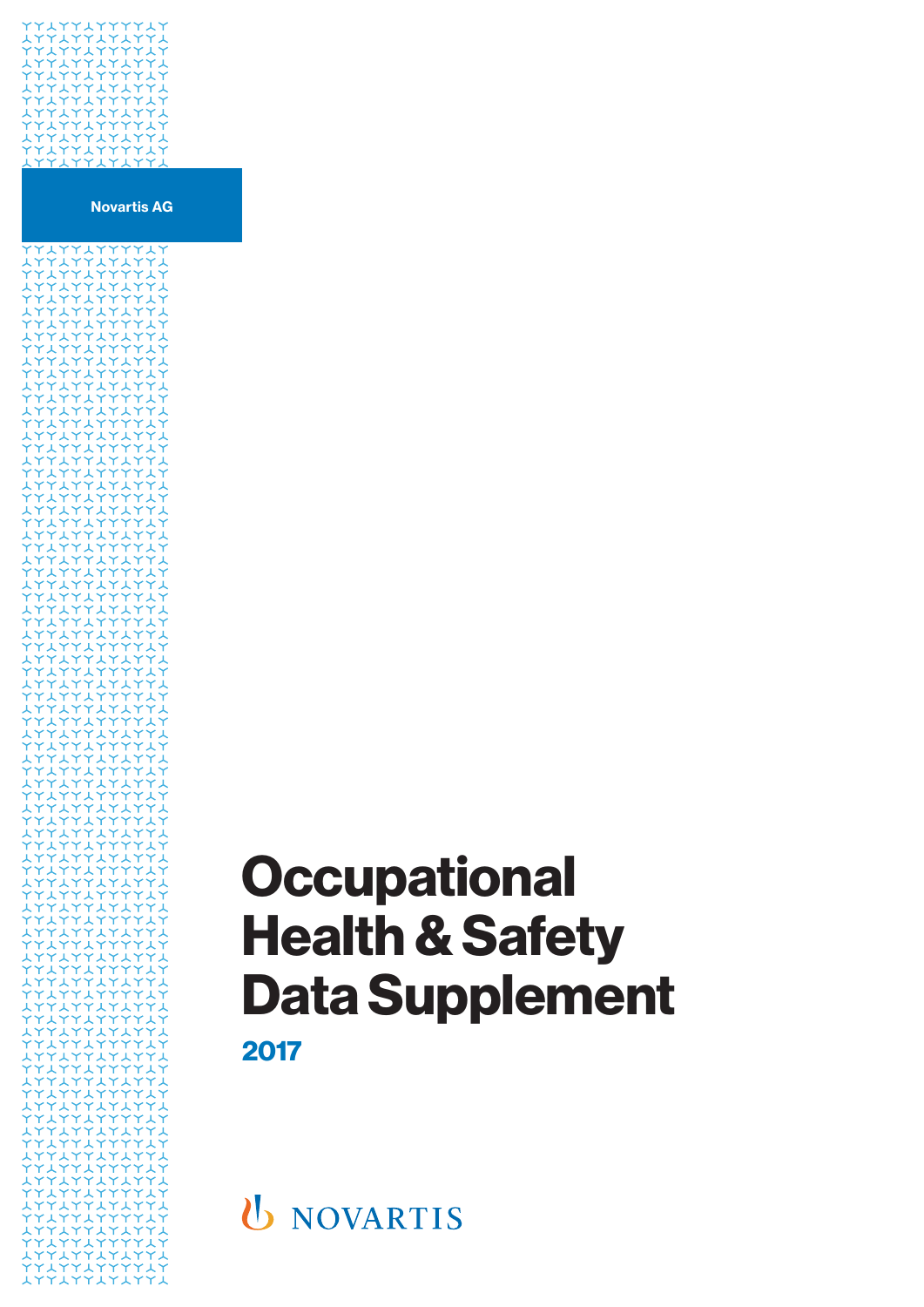

# Health and safety

# **Why it is important**

At Novartis, our mission is to discover new ways to improve and extend people's lives. Health, Safety, Environment and Business Continuity Management (HSE & BCM) are integral to this mission, enabling us to consistently deliver medicines to patients safely, efficiently and without interruption. Employee health and safety is an integral part of our responsibility as an employer. Novartis Group companies are committed to providing all associates with safe workplaces.

# **How we approach it**

As a leading healthcare company, Novartis has established ambitious objectives for HSE & BCM:

- Nurture a healthier workforce that stays safe, protect the communities in which we operate and continually minimize and offset our current and historic environmental footprint;
- Ensure our patients and customers receive their medicines, products and services without interruption; secure our company assets and key business processes; and
- Minimize the impact of emergencies on people, supply, and assets and enhance our long-term reputation.

Novartis continuously seeks innovative, sustainable strategies and systems to strengthen our commitment to occupational health and safety. Rigorous technical standards, reinforced by engineering solutions, ensure that workplaces are safe for Novartis associates as well as third party personnel and contractors.

# **Risk management**

We take a precautionary approach to minimizing health, safety and environmental impacts across all our operations. This includes managing risks proactively through appropriate preventive and contingency measures. Risk portfolios are prepared on an annual basis, and corresponding risk minimization actions are devised and implemented. We undertake site analyses and inspections to assess site-specific risks, and we deliver HSE training to staff to embed good HSE practices.

# **Safety culture**

Novartis proactively fosters and encourages a strong culture of safe behavior and on-site health promotion. Our Occupational Medicine department delivers programs to maintain health, reduce absenteeism, and enhance employees' ability to return to work after injury or illness. In addition, a significant number of units have introduced safety culture initiatives – behavior-based safety programs – to complement existing measures for ongoing safety management at sites. Local management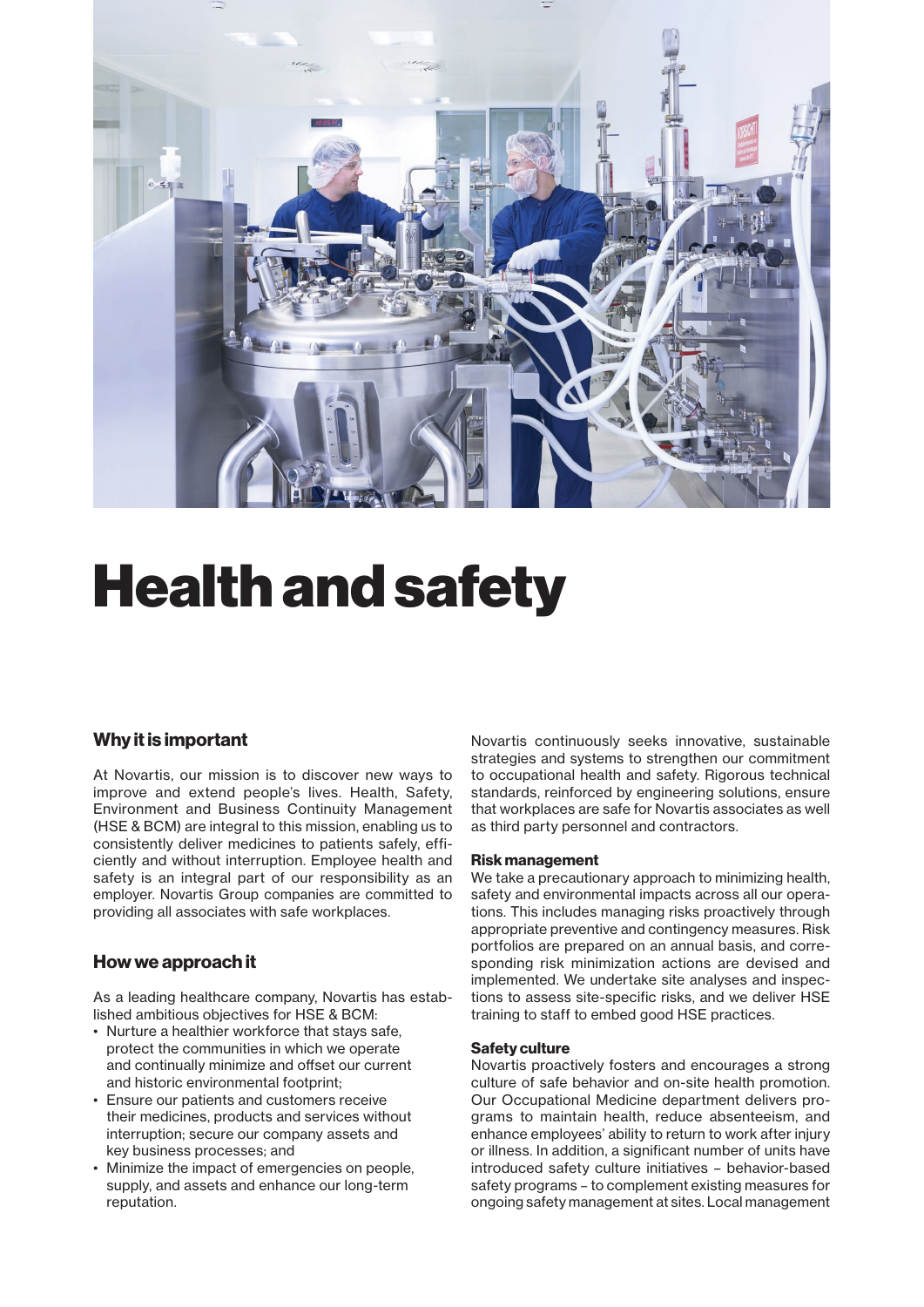teams undertake a number of measures to promote safety awareness, including on-site walkthrough inspections by senior managers with a focus on serious injury and fatality (SIF) exposures and their safety controls.

# **Workplace health promotion**

Launched in 2011, Be Healthy is our companywide health and well-being initiative, and builds on a tradition of providing health and well-being programs for Novartis associates. We place particular focus on prevention; statistics from the World Health Organization show that workplace health and well-being programs addressing lifestyle changes can help prevent up to 40% of noncommunicable diseases such as cardiovascular disease, cancer and lung disorders.

Be Healthy aims to help associates around the world embrace healthy lifestyles by providing opportunities for them to take control of their personal health and help prevent future health issues. The initiative is based on four pillars:

- Move: increase physical activity and decrease sedentary behavior
- Choose: eat healthy and appropriately to keep in top shape at work and at home
- Know your numbers: help associates know their key health numbers so that they can take control of their health
- Manage: provide support for associates with disabilities or illnesses to maintain or regain their ability to perform at home and at work

Be Healthy also offers healthy living and screening activities, as well as support to associates who suffer from chronic illnesses. We ensure active care management and provide support to associates after an absence due to an illness or injury so they can return to work and perform in an environment that enables them to contribute optimally. In addition, as part of Be Healthy, we provide associates access to Employee Assistance Programs (EAP) offering psychological, social, legal and financial support services.

# **How we perform**

Novartis reports work-related injuries and illnesses among Group company associates. Our lost-time injury and illness rate (LTIR) is a key performance indicator, enabling direct comparison between the performance of our units and on a country-by-country basis. Since 2014, the LTIR also includes third-party personnel.

The total recordable case rate (TRCR) includes work-related injury with or without lost time, work-related illness with or without lost time, work-related loss of consciousness and work-related fatality. Since 2014, the TRCR also includes third-party personnel.

| Key performance indicators                                                | 2017 | 2016 | 2015 |
|---------------------------------------------------------------------------|------|------|------|
| Lost-time injury and illness rate (per 200 000 hours worked) <sup>1</sup> | 0.12 | 0.08 |      |
| Total recordable case rate (per 200 000 hours worked) <sup>1,2</sup>      | 0.36 |      | 0.40 |

Data include Novartis associates and third-party personnel managed by Novartis associates.

 $2$  Includes all work-related injury and illness, whether leading to lost time or not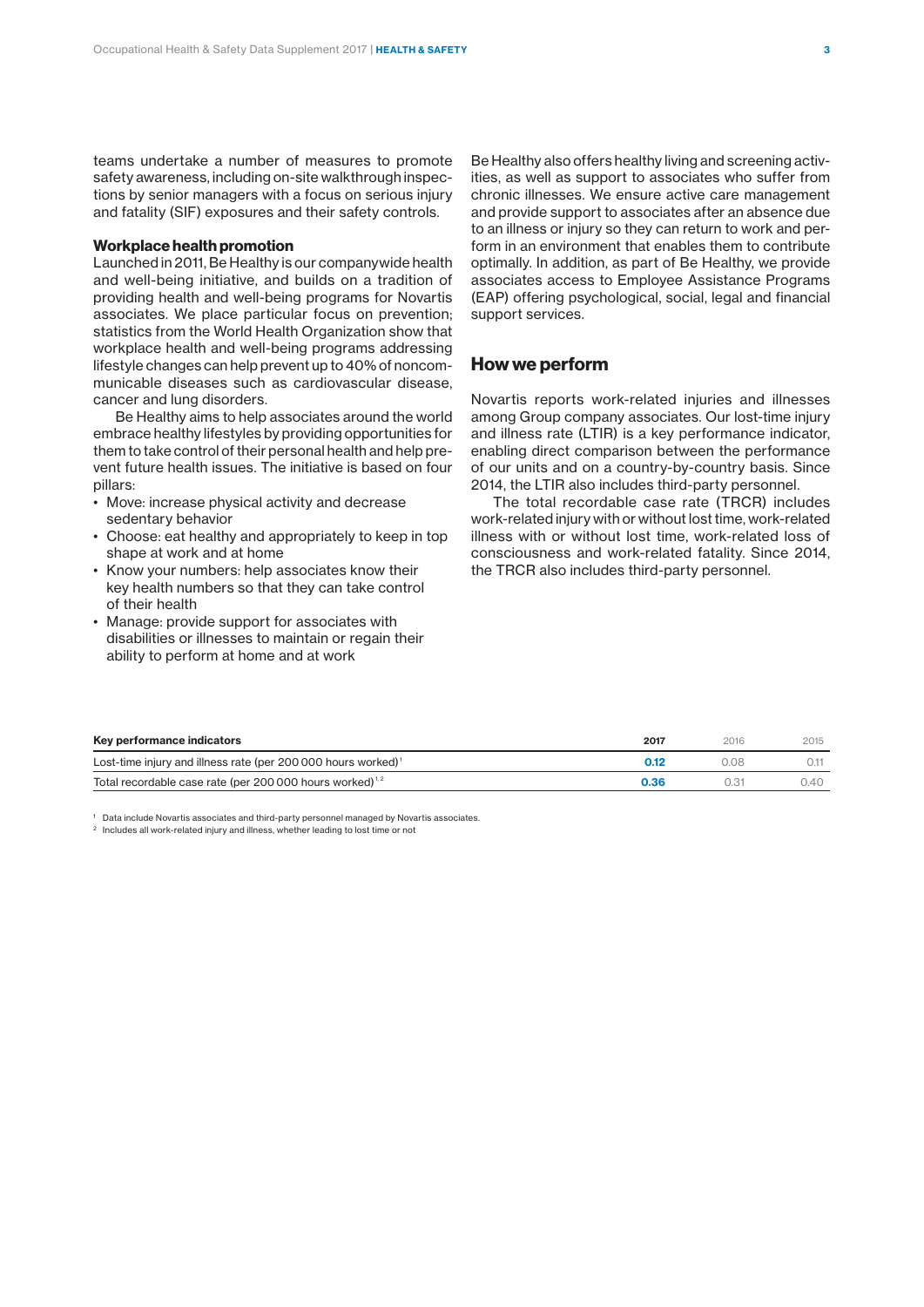# **Novartis GRI Content Index**

| GRI<br><b>STANDARD</b> | <b>DISCLOSURE</b><br>TITLE                                                                                                        | <b>UN</b><br><b>SDG</b> | <b>NOTES</b>                                                                                                                                                                            | PAGE |
|------------------------|-----------------------------------------------------------------------------------------------------------------------------------|-------------------------|-----------------------------------------------------------------------------------------------------------------------------------------------------------------------------------------|------|
|                        | <b>SOCIAL: OCCUPATIONAL HEALTH AND SAFETY</b>                                                                                     |                         |                                                                                                                                                                                         |      |
|                        | Occupational health and safety                                                                                                    |                         |                                                                                                                                                                                         |      |
| $403-1$                | Workers representation in formal joint<br>management-worker health and safety<br>committees                                       | $\bf{8}$                |                                                                                                                                                                                         | 5    |
| 403-2                  | Type of injury and rates of injury, occupational<br>diseases, lost days and absenteeism, and<br>number of work-related fatalities | $3 \mid 8$              | Data not split by gender;<br>data on non-occupational<br>absenteeism, and on injury rate<br>and occupational disease for<br>contractors not available - see<br>full response for detail | 5    |
| 403-3                  | Workers with high incidence or high risk of<br>diseases related to their occupation                                               | $3 \parallel 8$         |                                                                                                                                                                                         | 9    |
| $403 - 4$              | Health and safety topics covered in formal<br>agreements with trade unions                                                        | 8                       |                                                                                                                                                                                         | 9    |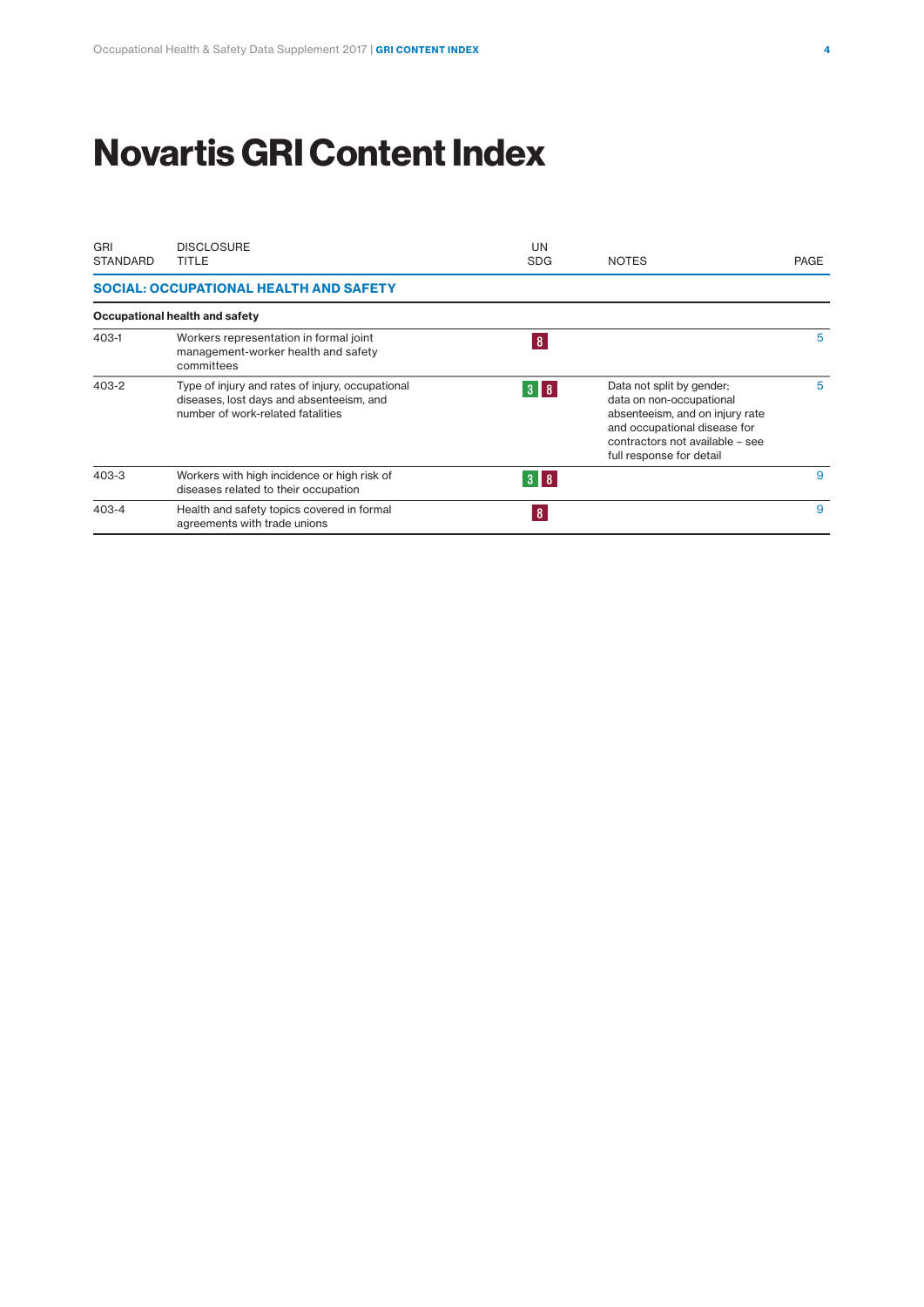# **Occupational Health and Safety**

# **Workers representation in formal joint**

- **management-worker health and safety committees a. The level at which each formal joint managementworker health and safety committee typically operates within the organization.**
- **b. Percentage of workers whose work, or workplace, is controlled by the organization, that are represented by formal joint management-worker health and safety committees.**

Novartis has established a HSE & BCM Management System Manual defining clear roles and responsibilities within the company. Function, Division, Business Unit, platform and site leadership own and are accountable for HSE & BCM performance within their operation(s) and location(s).

**403-1** They provide visible leadership toward achieving a strong compliance and incident-free culture by leading HSE & BCM management review meetings with relevant stakeholders. In 2017, 86% of sites with more than 100 Novartis associates had a formal joint management /  worker health and safety committee that met on a regular basis to monitor and advise on the site occupational health and safety program and performance.

Relevant sites like manufacturing, research and development have 100% coverage. Office sites rarely have HSE committees and tend to appoint safety coordinators instead. Overall, 91% of the Novartis associates are represented in such committees.

# **Types of injury and rates of injury, occupational 403-2** Good safety performance is linked to a supportive **diseases, lost days, and absenteeism, and number of work related fatalities**

- **a. Types of injury, injury rate (IR), occupational disease rate (ODR), lost day rate (LDR), absentee rate (AR), and work-related fatalities, for all employees, with a breakdown by: i. region; ii. gender.**
- **b. Types of injury, injury rate (IR), and work-related fatalities, for all workers (excluding employees) whose work, or workplace, is controlled by the organization, with a breakdown by: i. region; ii. gender.**
- **c. The system of rules applied in recording and reporting accident statistics.**

# **Serious Injury and Fatality Prevention**

At Novartis, the reporting, investigation and reduction of cases with serious injury and fatality (SIF) potential was a priority in 2017. A SIF case is defined as a work-related incident that results in a serious injury or even death to the person involved. Reporting of SIF and SIF potential cases is an integral part of the annual HSE&BC plans. In 2017, we recorded no serious injuries and unfortunately one fatality.

The SIF prevention program was started in 2014 and the initial focus was risk-based to identify, assess and improve control for situations with a serious injury and fatality potential. A nine step program has been developed in 2017 to focus on better understanding and trending the precursors for SIF exposure. Improved incident analytics and trending have identified key focus areas and technical requirement documents with associated training, and gap assessments have been launched as part of our management system to improve control for these common causes of SIF exposure.

culture where associates are empowered to speak up and stop work if there is something wrong. A Safety Culture survey was conducted in 2017 to identify opportunities for improvements and additional support. Workshops have started across the organization to emphasize accountability and the importance of safe behaviors.

Contractor management has been identified as a critical element of our SIF prevention program. Many initiatives were launched in 2017 to ensure better engagement and governance. Examples include proposals to evaluate contractors based on their safety performance and stricter criteria for their initial selection.

The safety of our drivers remains a high priority with the ongoing Driver Safety Program. The key focus areas are:

- Restrict the use of two wheelers and transition toward four wheel vehicles where possible
- Increase awareness on distracted driving as the main cause of road accidents
- Share best practice through the Global Driver Safety Network
- Restrict the use of cell phones and electronic devices
- Reinforce the ban on driving under influence of alcohol and drugs.

In 2017, we developed our HSE&BCM resilience strategy as a transition away from the traditional audit process. This program is an enabler for our people to openly engage in continuous improvement and sharing. Through improvement workshops that develop leadership knowledge, open review of our critical programs and utilizing operational excellence practices, we work to ensure that we deliver strong HSE&BCM performance.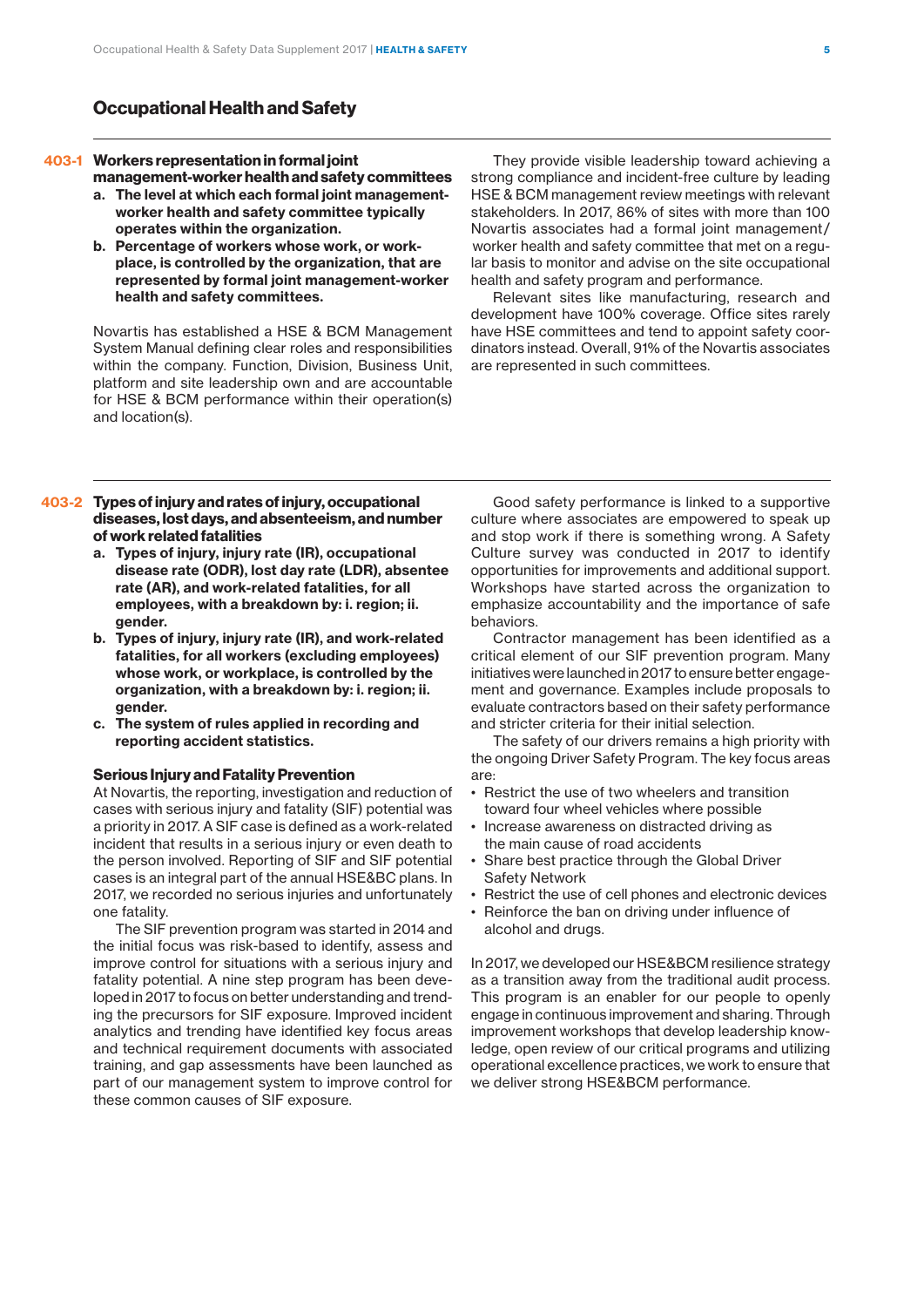# **Lost Time Injury and Illness Rate (LTIR)**

Novartis reports work-related injuries or illnesses among company associates. Our Lost Time Injury and Illness Rate (LTIR) is a key performance indicator, enabling direct comparison between the performance of our units and on a country-by-country basis. Since 2014, the LTIR also includes third-party personnel. The LTIR for 2017 was 0.12, slightly above our all-time low result of 0.08 in 2016. In 2017, the organization continued to focus on the potential for Serious Injury or Fatality. The LTIR was removed as an organizational target and replaced with targets on SIF prevention.

Continuing management commitment and rigorous roll-out of the above-mentioned comprehensive SIF prevention program, combined with ongoing training for associates, have driven our progress in the overall injury and illness reduction. All significant incidents including incidents with SIF potential, incidents with lost time, and relevant near-misses are investigated. The level and extent of the investigation reflect the seriousness or potential impact of the event. Suitable processes and criteria – such as risk/potential consequences and learning potential – are put in place to ensure that investigations are carried out adequately.

### **Total Recordable Case Rate (TRCR)**

Many injury and illness cases without lost time have the potential to lead to lost time. Identifying and managing the circumstances in which these incidents occur ultimately reduces the overall risk of having a serious incident, lost time injuries and illnesses or even fatalities. A recordable case includes:

- Work-related injury with or without lost time
- Work-related illness with or without lost time
- Work-related loss of consciousness
- Work-related fatality

**Injury with lost time 2017**

Total: 128 associates



**Lost-Time Injury and Illness Rate**



**LOST TIME INJURY AND ILLNESS RATE (LA 6)**

The Total Recordable Case Rate (TRCR) equals the division of all recordable cases by the hours worked, multiplied by 200 000 for standardization. Since 2014, the TRCR also includes third-party personnel. In 2017, the Novartis Group TRCR was 0.36, slightly above 0.31 achieved in 2016.

#### **Occupational injury and illness to company associates** 1000

During 2017, a total of 381 company associates suffered work-related injuries. Of these, 128 (2016: 83) led to days off work (integrated into the LTIR). The distribution of injuries by immediate cause indicates that the most prominent safety issues are related to non-operational activities, such as slips, trips and falls at offices and sites, and transport accidents within the sales force. Together, these causes account for 48% of occupational injuries with lost time.





15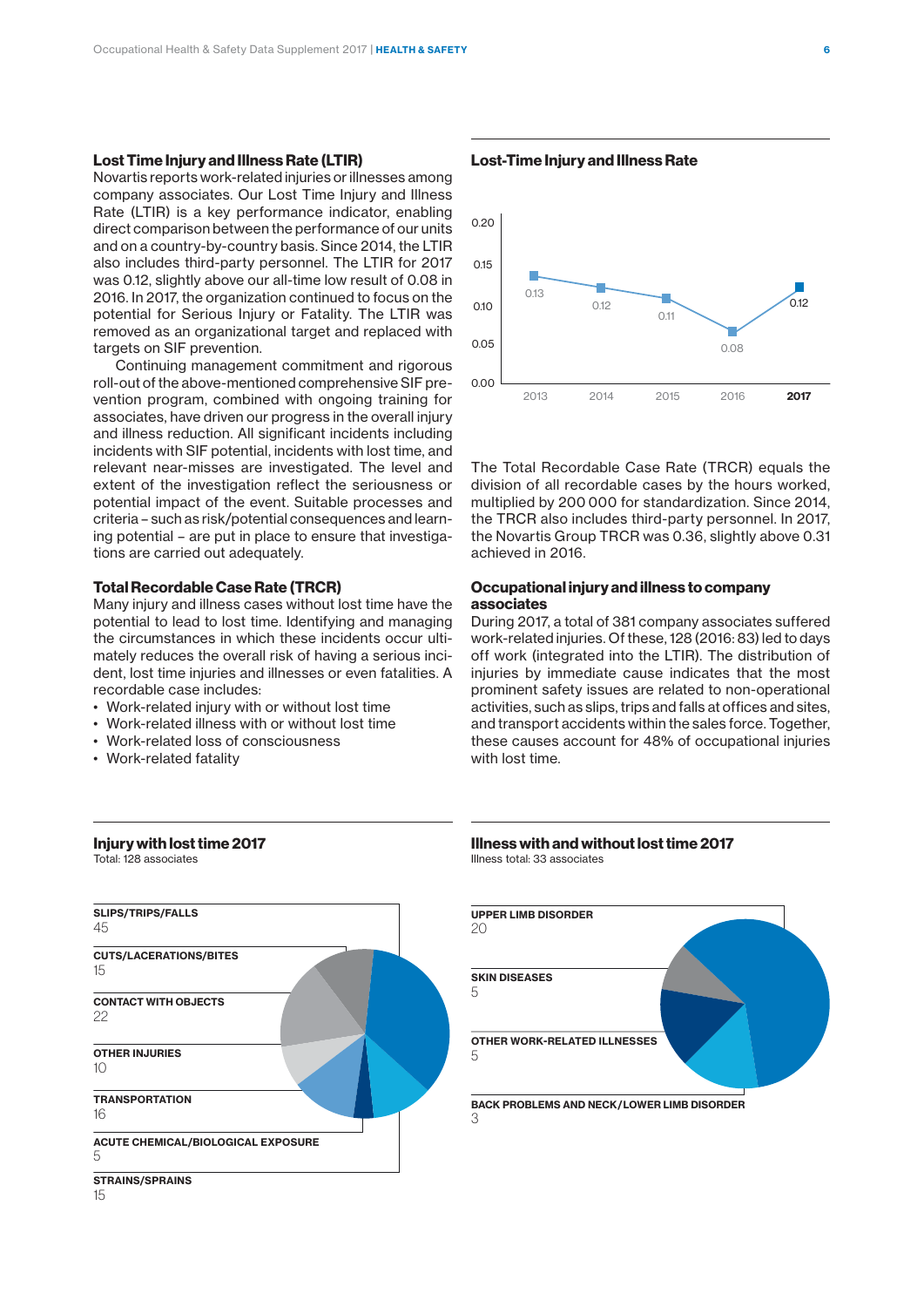Novartis sites reported a total of 33 occupational illnesses in 2017, compared to 17 in 2016. Of these, 3 – compared to 6 in 2016 – led to days off work. This figure is integrated into the LTIR, and represents 2% of the total lost time cases. The most prominent work-related health issue remains musculoskeletal disease, which accounted for 70% of illness cases in 2017.

The Lost Time Occupational Illness Rate was 0.003 per 200 000 working hours in 2017, compared to 0.005 in 2016. The Total Recordable Occupational Illness Rate was 0.028 per 200 000 working hours in 2017, compared to 0.013 in 2016.

### **Third-party personnel injuries**

| Year | Number of TPP | Number of<br>injury cases<br>w/wo lost time |
|------|---------------|---------------------------------------------|
| 2013 | 10700         | 61                                          |
| 2014 | 11400         | 60                                          |
| 2015 | 11800         | 62                                          |
| 2016 | 12500         | 58                                          |
| 2017 | 12400         | 49                                          |

# **Occupational injury and illness to third-party personnel**

Beyond Novartis associates, we recognize our responsibility to promote the health and safety of third-party personnel (TPP). TPP are those individuals employed by a third party that invoices Novartis for hours completed. They work regularly on Novartis premises and receive day-to-day work assignments from Novartis associates. Some companies refer to these individuals, including sub-contracted workers, as contractors (see below Occupational injury and illness to contractors for our definition of contractors).

In 2017, Novartis employed more than 12 400 TPP. There were 49 occupational injuries and illnesses among this group. Of these, 20 resulted in lost time. As with our own associates, any incident is rigorously investigated in order to reduce the total number of work-related incidents.

Due to the increasing number of TPP working for Novartis, LTIR and TRCR targets since 2014 include this population (see LTIR and TRCR sections above). The TPP LTIR for 2017 was 0.16 and the TPP TRCR for 2017 was 0.40. Novartis does not differentiate between occupational injuries or illnesses for TPP. As a consequence, it is not possible to calculate a Lost Time Occupational Illness Rate for TPP.

# **Occupational injury and illness to contractors**

Beyond Novartis associates and TPP, we recognize our responsibility to promote the health and safety of contractors. Contractors are those individuals employed by companies undertaking work for Novartis within the terms of a contract or service agreement. In contrast with TPP, contractors receive day-to-day work assignments from their companies' management and are hired to complete a job on their own. Novartis only reports health and safety data from contractors who regularly work at a Novartis site, such as cleaning, catering, security, engineering and maintenance personnel. These contractors, known as "fixed" or "nested" contractors, work a minimum of one month per year for Novartis.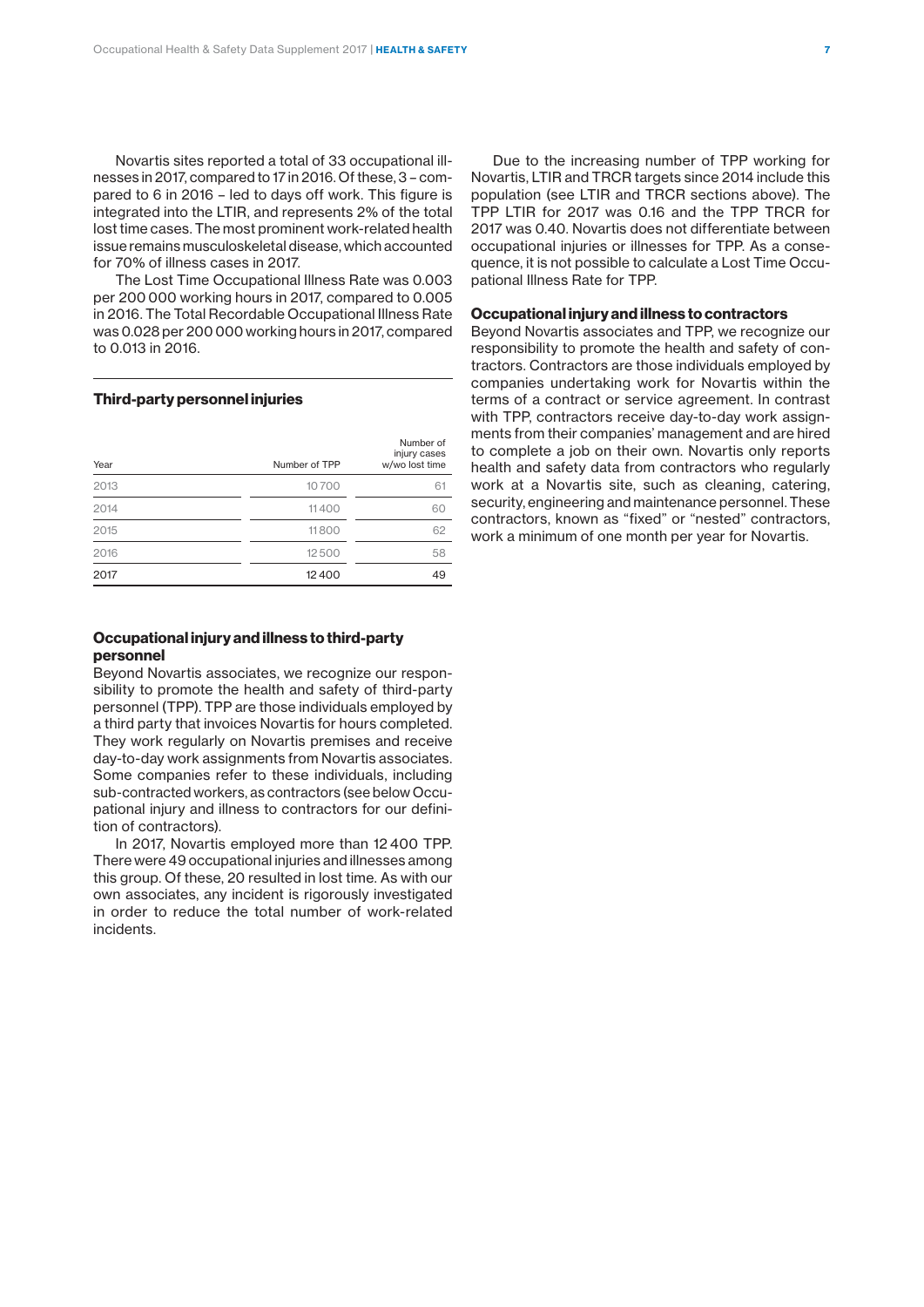Novartis reports the LTIR for contractors, but not the TRCR for this group. Because we cannot precisely determine the number of cases without lost time for this group on a global level, the rate would be inaccurate and unreliable.

Novartis employed approximately 15000 contractors during 2017. There were 49 occupational injuries and illnesses with lost time among this group in 2017. The contractor LTIR for 2017 was 0.37 (compared to 0.44 in 2016). Novartis does not differentiate between occupational injuries or illnesses for contractors. As a consequence, it is not possible to calculate a Lost Time Occupational Illness Rate for this group.

# **Overall health and safety data by region**

The following tables present selected key health and safety performance figures by region. Due to privacy and equal opportunity considerations, Novartis does not break down health and safety data by gender.

#### **COMPANY ASSOCIATES HEALTH AND SAFETY, BY REGION**

| Region                 | Total injury<br>and illness<br>cases | <b>Fatalities</b> | <b>Total cases</b><br>with lost<br>time | Total<br>lost-time<br>days | Total working<br>hours | <b>TRCR</b> | <b>LTIR</b> |
|------------------------|--------------------------------------|-------------------|-----------------------------------------|----------------------------|------------------------|-------------|-------------|
| Europe                 | 178                                  | 0                 | 81                                      | 901                        | 99119407               | 0.36        | 0.16        |
| North America          | 195                                  | 0                 | 32                                      | 666                        | 48336437               | 0.81        | 0.13        |
| Latin America          | 9                                    |                   | 5                                       | 30                         | 11640367               | 0.17        | 0.09        |
| Asia                   | 29                                   | $\Omega$          | 13                                      | 38                         | 64326612               | 0.09        | 0.04        |
| Middle East and Africa |                                      | $\Omega$          | $\Omega$                                | $\Omega$                   | 6663422                | 0.03        | 0.00        |
| Oceania                | 2                                    | $\Omega$          | $\Omega$                                | $\Omega$                   | 1569393                | 0.25        | 0.00        |
| <b>Total</b>           | 414                                  |                   | 131                                     | 1635                       | 231655638              | 0.36        | 0.11        |

#### **THIRD-PARTY PERSONNEL HEALTH AND SAFETY, BY REGION**

| Region                 | Total injury and<br>illness cases | <b>Fatalities</b> | Total cases<br>with lost time | Total working<br>hours | <b>TRCR</b> | <b>LTIR</b> |
|------------------------|-----------------------------------|-------------------|-------------------------------|------------------------|-------------|-------------|
| Europe                 | 24                                |                   | 14                            | 9720780                | 0.49        | 0.29        |
| North America          | 22                                | 0                 | 6                             | 5393652                | 0.82        | 0.22        |
| Latin America          | $\Omega$                          | 0                 | $\Omega$                      | 1584145                | 0.00        | 0.00        |
| Asia                   | 3                                 | 0                 | $\Omega$                      | 6080294                | 0.10        | 0.00        |
| Middle East and Africa |                                   | $\Omega$          | $\Omega$                      | 1334937                | 0.00        | 0.00        |
| Oceania                |                                   | ი                 | $\Omega$                      | 266934                 | 0.00        | 0.00        |
| <b>Total</b>           | 49                                | O                 | 20                            | 24380742               | 0.40        | 0.16        |

#### **CONTRACTORS HEALTH AND SAFETY, BY REGION**

| Region                 | Fatalities | Total cases with lost time | Total working<br>hours | <b>LTIR</b> |
|------------------------|------------|----------------------------|------------------------|-------------|
| Europe                 |            | 40                         | 12947416               | 0.62        |
| North America          |            | 6                          | 5162606                | 0.23        |
| Latin America          |            |                            | 2860733                | 0.07        |
| Asia                   |            | っ                          | 4909180                | 0.08        |
| Middle East and Africa |            | Ω                          | 577559                 | 0.00        |
| Oceania                | 0          | O                          | 27147                  | 0.00        |
| <b>Total</b>           |            | 49                         | 26 484 641             | 0.37        |